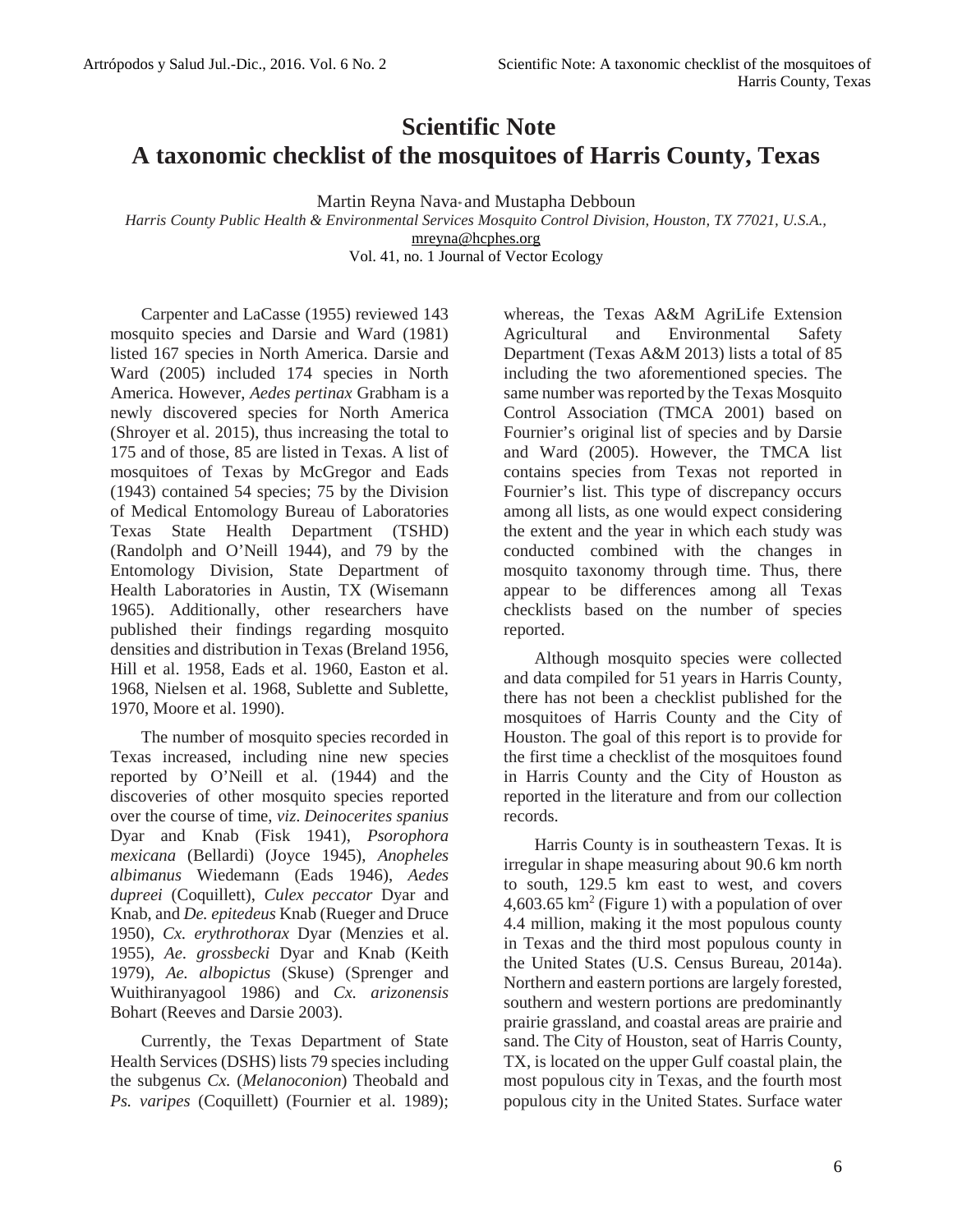in the Houston region consists of lakes, rivers, and an extensive system of bayous and manmade canals that are part of the rainwater runoff management system. Abundant rainfall is a result of the proximity to the Gulf, except for rare extended dry periods, (USDA 1976). Yearly average temperature is approximately 21° C with an average high of 26.5° C, an average low of 15.5° C, and 1,264.1 mm total precipitation (NOAA 2015).

Harris County Mosquito Control District (HCMCD), a Division under Harris County Public Health and Environmental Services (HCPHES), was established in 1964 following a St. Louis encephalitis (SLE) epidemic in Houston, TX (Luby et al. 1967, Bartnett et al. 1967, Chamberlain, 1980, Bell et al. 1981, Tsai et al. 1988). The HCMCD used an in-house list of 51 species representing ten genera reported to occur in Harris County, TX, in 1983. Since then, and until 2001, the list increased to 55 species under the same ten genera (HCPHES-MCD, unpublished data).

Since its establishment, mosquito surveillance included a variety of collection methods: New Jersey Light Traps (NJLT), Centers for Disease Control and Prevention (CDC) battery operated traps, bait traps, resting stations, larval collections, mechanical aspirators, and landing rate counts. Collected specimens included *Ps. columbiae* (Dyar and Knab)*, Cx. salinarius* Coquillett*, Culiseta inornata* (Williston)*, An. crucians* Wiedemann*, Ae. sollicitans* (Walker), and *Cx. quinquefasciatus* Say*.* Thirty-four species were collected out of 50 species reported in Harris County (Bartnett et al. 1967).

Since the introduction of West Nile virus (WNV) in Texas in 2002, trapping methodologies changed to the use of modified gravid (GV) traps, CDC light traps (John W. Hock, Gainesville, FL) placed in residential properties, and CDC traps in the storm sewer (SS) system of Harris County and the City of Houston. This accomplished the trapping of the main vector for SLE and WNV, Southern house mosquito, *Cx. quinquefasciatus* (Chamberlain et al. 1966, Sudia et al. 1967). Harris County is divided into 268 mosquito control operational areas (MCOA), where half are monitored by GV traps and the other half with CDC light traps was new and named Ps. mathesoni (Belkin and Heinemann 1975). *Aedes grossbecki* was first recorded in Crosby, TX in 1966 and in Spring, TX, in 1979 in Harris County, TX (Keith 1979). Moreover, collections made in a woodland area within the City of Houston revealed the presence of *Ae. atlanticus*, *Ae. tormentor*, *Ae. infirmatus* Dyar and Knab, *Ae. vexans* (Meigen), and *Ps. ferox* (von Humboldt) (Roberts and Scanlon 1979). In addition, Hunt and Hacker (1984) collected mosquitoes in five genera and 13 species using CDC light traps baited with dry ice in the storm drain system inside the Interstate 610 Loop in Houston, TX, where 99% of the specimens collected were *Cx. quinquefasciatus,* in contrast to the results of Sudia et al. (1967) and Kokernot et al. (1974).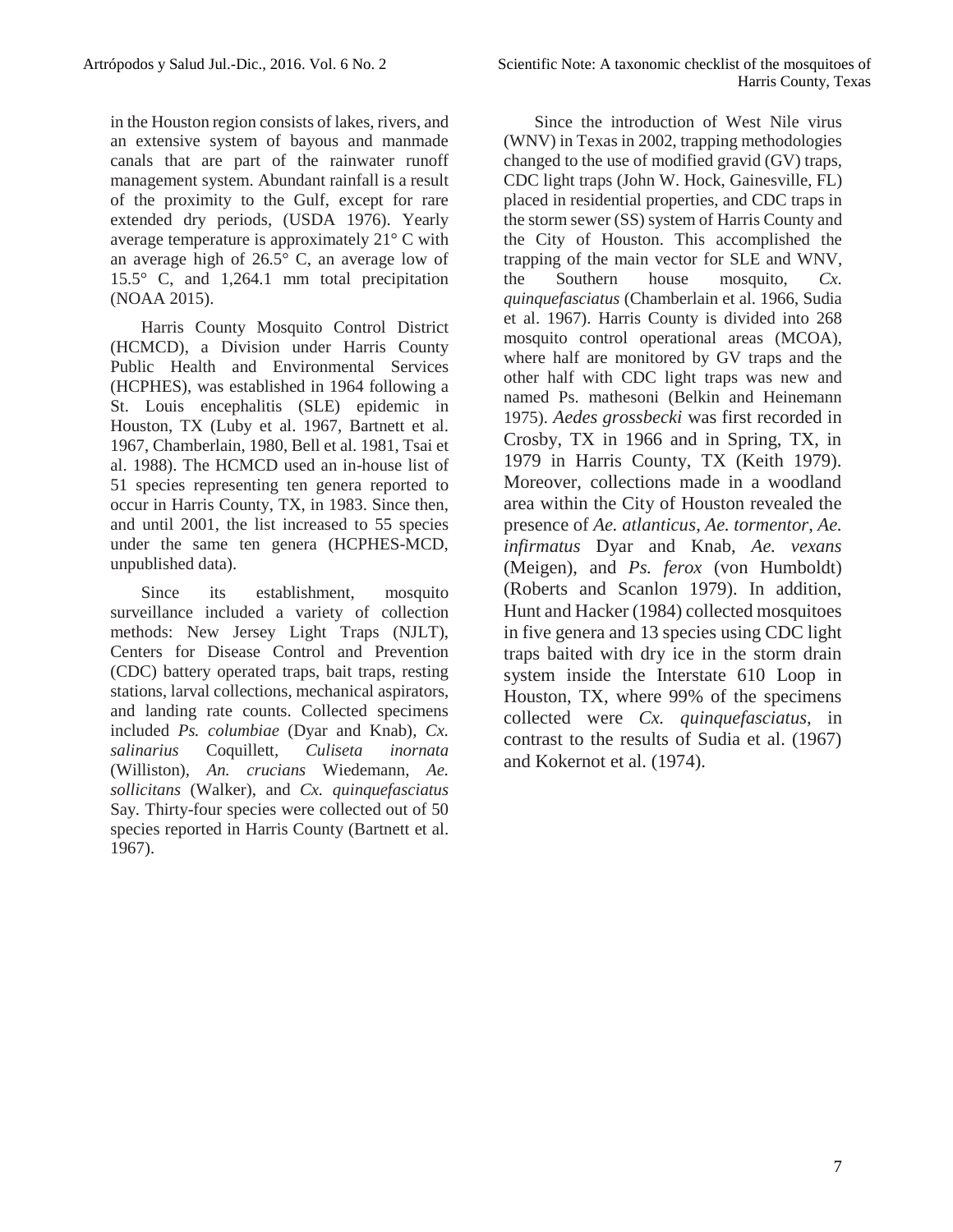

Similarly, some species such as *Ae. aegypti*, *Ae. triseriatus* (Say), *Toxorhynchites rutilis septentrionalis* Dyar and Knab, *Or. signifera* (Coquillett), and *Cx. territans* Walker, among others, were collected during the discovery of *Ae. albopictus* in Harris County, TX in 1985 (Sprenger and Wuithiranyagool 1986). *Aedes epactius* Dyar and Knab, and *Ae. hendersoni* Cockerell were collected in Harris County during routine collections in 1986 (Wuithiranyagool, personal communication). *Aedes hendersoni* had been restored to full specific rank, illustrating the differences between this species and those of *Ae. triseriatus*, thus being resurrected from synonymy (Breland 1960, Darsie 1973).

Harris County Mosquito Control District did not have a reference collection, therefore one was established in 1986 after the discovery of *Ae. albopictus*. Forty-two species are currently deposited within the collection out of the current 56 mosquito species, representing ten genera (Knight and Stone 1977, Knight 1978), reported to occur in Harris County based on our collections and records (Table 1).

The following species were not collected in recent years but were reported to occur in earlier studies in Harris County, including *Ae. dupreei*, *Ae. zoosophus*, *An. barberi* Coquillett, (Kokernot et al. 1974), and *Ps. varipes* (O'Neill et al. 1944). Similarly, *Ae. hendersoni*, *An. bradleyi* King*, Cx. abominator* Dyar and Knab, *Cx. thriambus*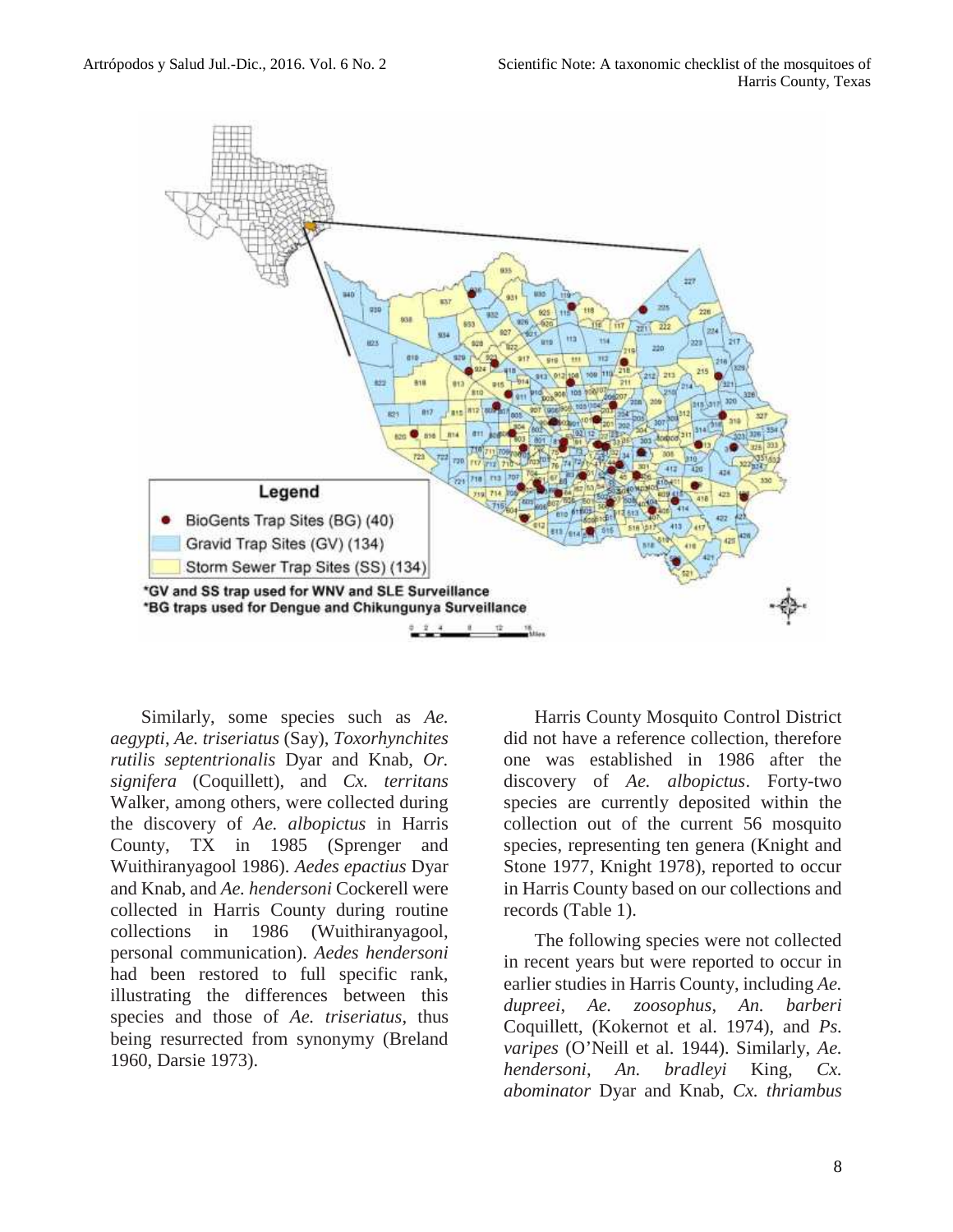Dyar, *Ps. mathesoni*, and *Uranotaenia anhydor syntheta* Dyar and Shannon, described by Belkin and McDonald (1956), have not been collected recently. However, most of these species were collected nearby in the northern and southern bordering counties of Montgomery and Galveston (Fournier et al. 1989), McLennan County (Duhrkopf 1994), and in San Antonio, TX (McPhatter et al. 2012).

Possible factors for this outcome are related to: 1) discontinuing the use of some of the old trapping methodologies while adopting new developments in trapping designs, targeting species derived from different types of habitats, age structure, and physiology, thus not collecting all species as in previous years; 2) record keeping performed manually during the first ten years of operations making retrieval, sorting, and analysis of data difficult due to illegible records and archiving methods; and 3) the numb limiting the information available to confirm occurrence of these species in Harris County.

Harris County Public Health and Environmental Services Mosquito Control Division will continue to monitor the entire county with previously mentioned collecting devices, and expand its reference collection to include all recorded mosquito species in Harris County and the City of Houston. Moreover, it shall re-incorporate the use of old trapping methodologies as well as the implementation of new collecting strategies to increase the likelihood of collecting rare and new record specimens for Harris County, particularly those medically important species such as *Aedes japonicus japonicus* (Theobald), as its distribution continues to move south (Bevins 2007, Harris et al. 2015) after its introduction into the U.S. (Peyton et al. 1999). It will also continue testing all new and re-emerging vector-borne pathogens that threaten the community in the future.

## *Acknowledgments*

The authors thank all past and present Harris County Mosquito Control Division surveillance personnel for all their entomological efforts. We thank Mr. Vence Salvato for his assistance with the creation of the map. We also thank Dr. Dan Strickman for reviewing this manuscript.

## I) Genus **AEDES** Meigen **Subgenus** *Aedimorphus* **Theobald** 1) *vexans* (Meigen) Subgenus *Georgecraigius* Reinert, Harbach & Kitching 2) *epactius* Dyar & Knab Subgenus *Ochlerotatus* Lynch Arribalzaga 3) *atlanticus* Dyar & Knab 4) *canadensis* (Theobald) 5) *dupreei* (Coquillett) 6) *fulvus pallens* Ross 7) grossbecki Dyar & Knab 8) infirmatus Dyar & Knab 9) mitchellae (Dyar) 10) nigromaculis (Ludlow) 11) *sollicitans* (Walker) 12) *sticticus* (Meigen) 13) *taeniorhynchus* (Wiedemann) 14) *tormentor* Dyar & Knab 15) *trivittatus* (Coquillett) Subgenus *Protomacleaya* Theobald 16) *hendersoni* Cockerell 17) *triseriatus* (Say) 18) *zoosophus* Dyar & Knab Subgenus *Stegomyia* Theobald 19) *aegypti* (Linnaeus) 20) *albopictus* (Skuse)

II) Genus **ANOPHELES** Meigen Subgenus *Anopheles* Meigen 21) *atropos* Dyar & Knab 22) *barberi* Coquillett 23) *bradleyi* King 24) *crucians* Wiedemann 25) *pseudopunctipennis* Theobald 26) *punctipennis* (Say) 27) *quadrimaculatus* Say

III) Genus **COQUILLETTIDIA** Dyar Subgenus *Coquillettidia* Dyar 28) *perturbans* (Walker)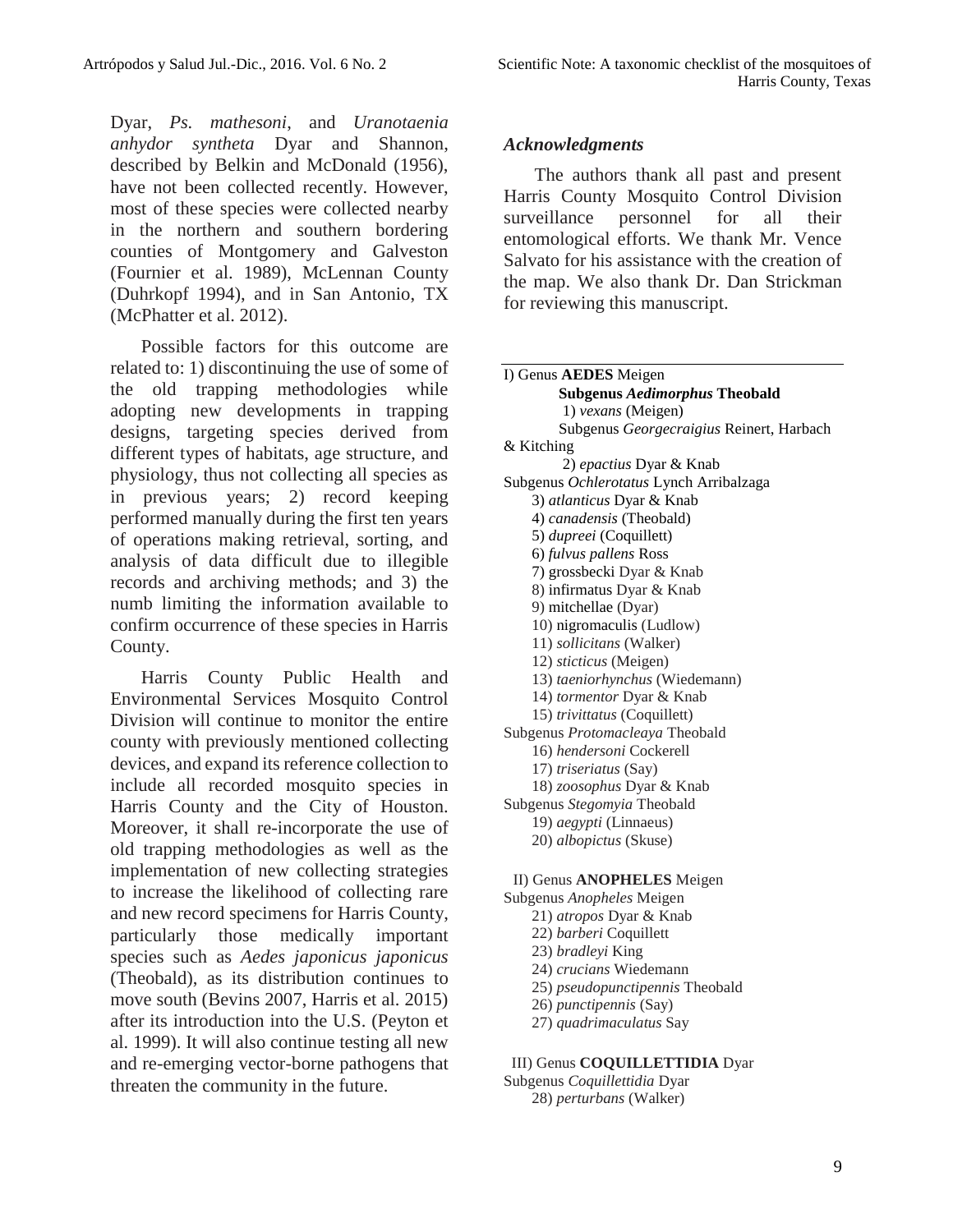IV) Genus **CULEX** Linnaeus Subgenus *Culex* Linnaeus 29) *coronator* Dyar & Knab 30) *nigripalpus* Theobald 31) *quinquefasciatus* Say 32) *restuans* Theobald 33) *salinarius* Coquillett 34) *tarsalis* Coquillett 35) *thriambus* Dyar Subgenus *Melanoconion* Theobald 36) *abominator* Dyar & Knab 37) *erraticus* (Dyar & Knab) Subgenus *Neoculex* Dyar 38) *territans* Walker

V) Genus **CULISETA** Felt Subgenus *Culiseta* Felt 39) *inornata* (Williston)

VI) Genus **MANSONIA** Blanchard Subgenus *Mansonia* Blanchard 40) *titillans* (Walker)

VII) Genus **ORTHOPODOMYIA** TheobalD

41) *alba* Baker 42) *signifera* (Coquillett)

VIII) Genus **PSOROPHORA** Robineau-Desvoidy Subgenus *Grabhamia* Theobald 43) *columbiae* (Dyar & Knab) 44) *discolor* (Coquillett) 45) *signipennis* (Coquillett) Subgenus *Janthinosoma* Lynch Arribalzaga

46) *cyanescens* (Coquillett) 47) *ferox* (von Humboldt) 48) *horrida* (Dyar & Knab) 49) *longipalpus* Randolph & O'Neill 50) *mathesoni* Belkin & Heinemann Subgenus *Psorophora* Robineau-Desvoidy 51) *ciliata* (Fabricius) 52) *howardii* Coquillett

IX) Genus **TOXORHYNCHITES** Theobald Subgenus *Lynchiella* Lahille 53) *rutilus septentrionalis* (Dyar & Knab)

X) Genus **URANOTAENIA** Lynch Arribalzaga Subgenus *Pseudoficalbia* Theobald 54) *anhydor syntheta* Dyar & Shannon Subgenus Uranotaenia Lynch Arribalzaga 55) *lowii* Theobald 56) *sapphirina* (Osten Sacken)

## **References Cited**

- Bartnett, R.E., S. Riche, and R.P. Jones. 1967. Encephalitis surveillance in Harris County, Texas. Proc. 35th Annu. Conf. CA Mosq. Contr. Assoc., pp. 122-124.
- Bartnett, R.E. and R.G. Stephenson. 1968. Operational and scientific notes. Mosq. News 28: 108-109.
- Belkin, J.N. and W.A. McDonald. 1956. A population of *Uranotaenia anhydor* from Death Valley, with descriptions of all stages and discussion of the complex (Diptera: Culicidae). Ann. Entomol. Soc. Am. 49: 105-132.
- Belkin, J.N. and S.J. Heinemann. 1975. *Psorophora (Janthinosoma) mathesoni*, sp. nov. for "*varipes*" of the Southeastern U.S.A. Mosq. Syst. 7: 363-366.
- Bell, R.L., B. Christensen, A. Holguin, and O'B. Smith. 1981. St. Louis encephalitis: A comparison of two epidemics in Harris County, Texas. Am. J. Publ. Hlth. 71: 168-170.
- Bevins, S.N. 2007. Establishment and abundance of recently introduced mosquito species *Ochlerotatus japonicus* (Diptera: Culicidae) in the southern Appalachians, USA. J. Med. Entomol. 44: 945-952.
- Breland, O.P. 1956. Some remarks on Texas mosquitoes. Mosq. News 16: 94-97.
- Breland, O.P. 1960. Restoration of the name, *Aedes hendersoni* Cockerell, and its elevation to full specific rank (Diptera: Culicidae). Ann. Entomol. Soc. Am. 53*:* 600-606.
- Carpenter, S.J. and W.J. LaCasse. 1955. *Mosquitoes of North America (North of Mexico).* University of Calif. Press, Berkeley, CA. U.S.A.
- Chamberlain, R.W., R.H. Gogel, and W.D. Sudia. 1966. Experimental vector studies with strains of St. Louis encephalitis virus isolated from mosquitoes during the 1964 epidemics. J. Med. Entomol*.* 3: 268-270.